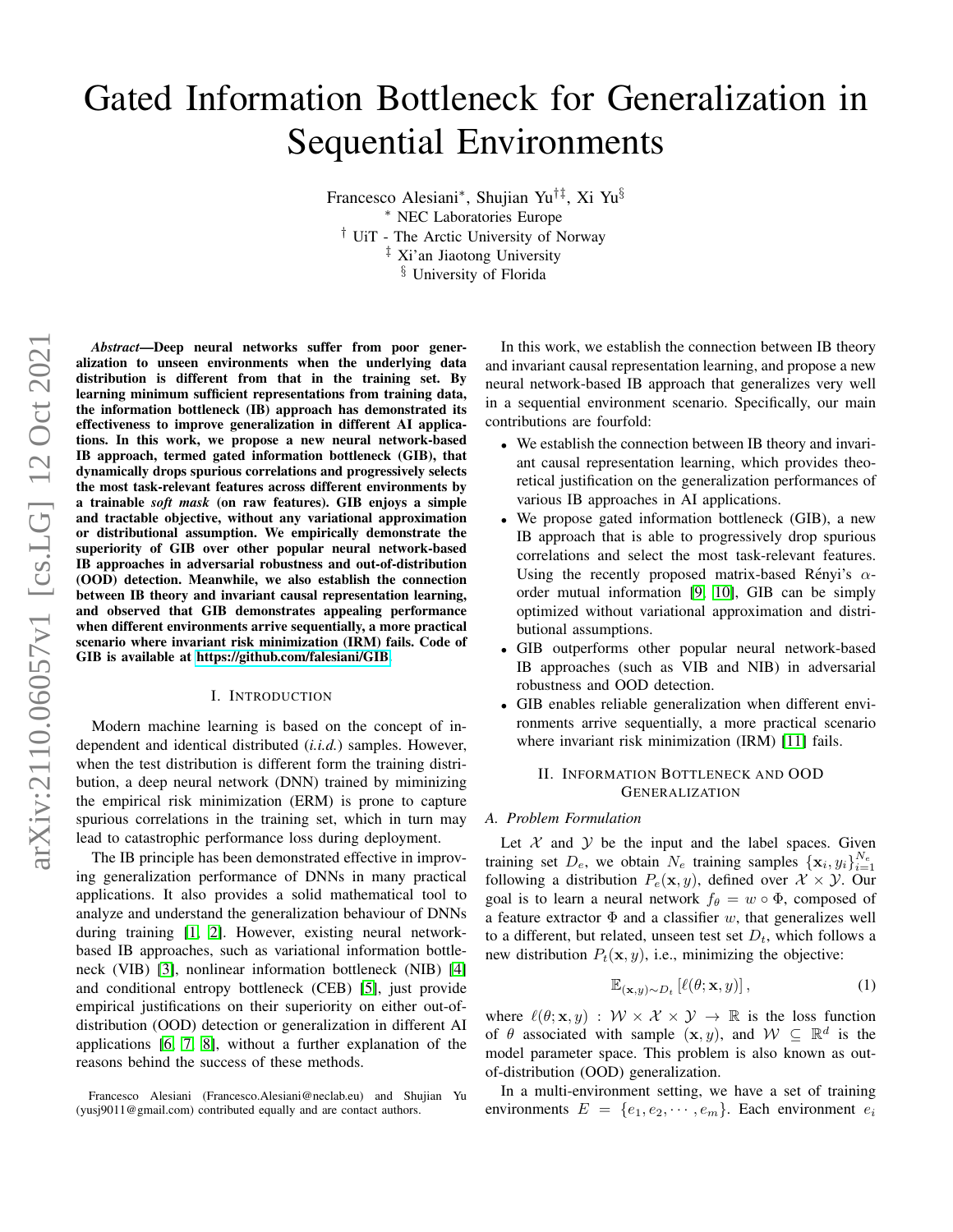<span id="page-1-0"></span>

Figure 1: Causal graph: The observation  $X$  is generated from the the content  $C$  and the environment  $E$ . Content  $C$  individually influences the downstream task  $Y$ , whereas environment  $E$  does not. We aim to learn representations  $Z = \Phi(X)$  from X that is suitable to predict Y.

has its own associated training data set  $D_{e_i}$  drawn from distribution  $P_{e_i}(\mathbf{x}, y)$ . Usually, all environments are assumed to be available to a learning system at the same time, which is unrealistic in numerous applications. A learning agent experiences environments often sequentially rather than concurrently.

# *B. Information Bottleneck (IB) Approach*

IB approach considers extracting information about a target variable Y (e.g., class labels) through a correlated observable  $X$  (e.g., raw features). The extracted information is quantified by a variable Z, which is (a possibly randomized) function of X, thus forming the Markov chain  $Y \leftrightarrow Z \leftrightarrow X$ . Suppose we know the joint distribution  $p(X, Y)$ , the objective is to learn a representation  $Z$  that maximizes its predictive power to  $Y$ subject to some constraints on the amount of information that it carries about X:

<span id="page-1-3"></span>
$$
\mathcal{L}_{IB} = I(Y;Z) - \lambda I(X;Z),\tag{2}
$$

where  $I(\cdot; \cdot)$  denotes the mutual information.  $\lambda$  is a Lagrange multiplier that controls the trade-off between the **sufficiency** (the performance on the task, as quantified by  $I(Y;Z)$ ) and the minimality (the complexity of the representation, as measured by  $I(X;Z)$ ). In this sense, the IB principle also provides a natural approximation of *minimal sufficient statistic* [\[12\]](#page-7-3).

The IB principle has analytical solution when  $X$  and  $Y$  are either joint Gaussian [\[13\]](#page-7-4) or discrete [\[14\]](#page-7-5). When parameterizing IB with a DNN, Z refers to one of the hidden layers [\[15\]](#page-7-6).

## <span id="page-1-4"></span>*C. Generalization from a Causal Perspective*

When learning with multiple environments, we can model the observed data using the causal model of Fig. [1](#page-1-0) [\[16\]](#page-7-7). From a causal prospective [\[11,](#page-7-2) [17,](#page-7-8) [18\]](#page-7-9), we consider each environment as an intervention in the causal graph. We assume the observation  $X$  is generated by content  $C$  and the environment  $E$ , and only content is relevant for solving downstream tasks [\[16\]](#page-7-7). We additionally assume that content and environment are independent, i.e., environment changes but content preserves. A classical example is that a cow sitting on green pastures or in an arid environment. The environment  $E$  refers to the grass or the arid areas, whereas the cow or different parts of cow could be the content  $C$  that "generates" the image of the cow  $X$ . We aim at learning features  $Z$  (e.g. presence and shape of legs or hears of the cow) that are independent from the environment interventions (e.g. the cow shape is independent by the presence of sand on the beach). That is,  $Z = \Phi(X) \perp E$ . We also expect Z is able to correctly predict the labels  $Y$  (i.e., the cow in our example).

As a proxy to independence, practical methods learn invariant models [\[11,](#page-7-2) [17,](#page-7-8) [19\]](#page-7-10). If the learned representations are invariant under changes in  $E$  or interventions, their probability distributions remain the same [\[20\]](#page-7-11). In this sense, suppose the features of two environments have probability distributions  $p^{1}(z)$  and  $p^{2}(z)$ , respectively, we seek to minimize:

$$
\min_{\phi} \mathrm{KL}(p^1(z)||p^2(z)).\tag{3}
$$

While this approach requires access to full probability distribution of the features, we consider an alternative approach of minimizing the conditional distributions over the samples  $x \sim p^1(x)$ ,  $x' \sim p^2(x)$  of the two environments, or

$$
\min_{\phi} \mathbb{E}_{x,x'} \operatorname{KL}(p^1(z|x) || p^2(z|x')). \tag{4}
$$

The equivalence of these two approaches is supported by Lemma [1.](#page-1-1) All proofs are available in the Appendix.

<span id="page-1-1"></span>Lemma 1. *Given two random variables* X, Z*, with two conditional distributions*  $p^{1}(z|x), p^{2}(z|x)$ *, we have:* 

KL
$$
(p^1(z)||p^2(z)) \approx \mathbb{E}_{x,x'} KL(p^1(z|x)||p^2(z|x')).
$$

By minimizing KL divergence of the conditional distributions, we implicitly minimize the mutual information between  $x$  and  $z$ . This property is confirmed by Lemma [2.](#page-1-2)

<span id="page-1-2"></span>Lemma 2 (Cross-Domain Mutual Information Upper Bound). *Given two random variables* X, Z*, with two conditional* distributions  $p^1(z|x), p^2(z|x)$  and assume the same marginal  $p^{1}(x) = p^{2}(x)$ , let us define the cross-domain mutual Informa*tion (CDMI) as*  $I^{12}(X; Z) = KL(p^1(z, x)||p^2(z)p^2(x))$ *, then the value of CDMI is upper bounded by:*

$$
I^{12}(X;Z) \leq \mathbb{E}_x \, \mathbb{E}_{x'} \, \text{KL}(p^1(z|x) || p^2(z|x')). \tag{5}
$$

Combining Lemma [1](#page-1-1) and Lemma [2,](#page-1-2) it is easy to find that the invariant representation constraint that originates from a causal perspective to generalization (i.e.,  $\min KL(p^1(z)||p^2(z))$ ) can be interpreted as a minimization of the upper bound of CDMI  $I^{12}(X;Z)$ . On the other hand, the IB objective (especially  $\min I(X; Z)$  in Eq. [\(2\)](#page-1-3)) in the limit  $\lambda \to 0$ , yields a sufficient invariant representation  $Z$  of the test datum  $X$  for the task Y [\[21\]](#page-7-12). These connections jointly provide new insights why IB principle is beneficial to OOD generalization.

# III. GATED INFORMATION BOTTLENECK

## *A. Information Bottleneck in a Multi-Environment Setup*

Following Fig. [1](#page-1-0) and Lemma [1,](#page-1-1) a natural objective to learn invariant representation for generalization is given by:

$$
\min_{\Phi, w} \sum_{e \in E} R^e(w \circ \Phi) \tag{6}
$$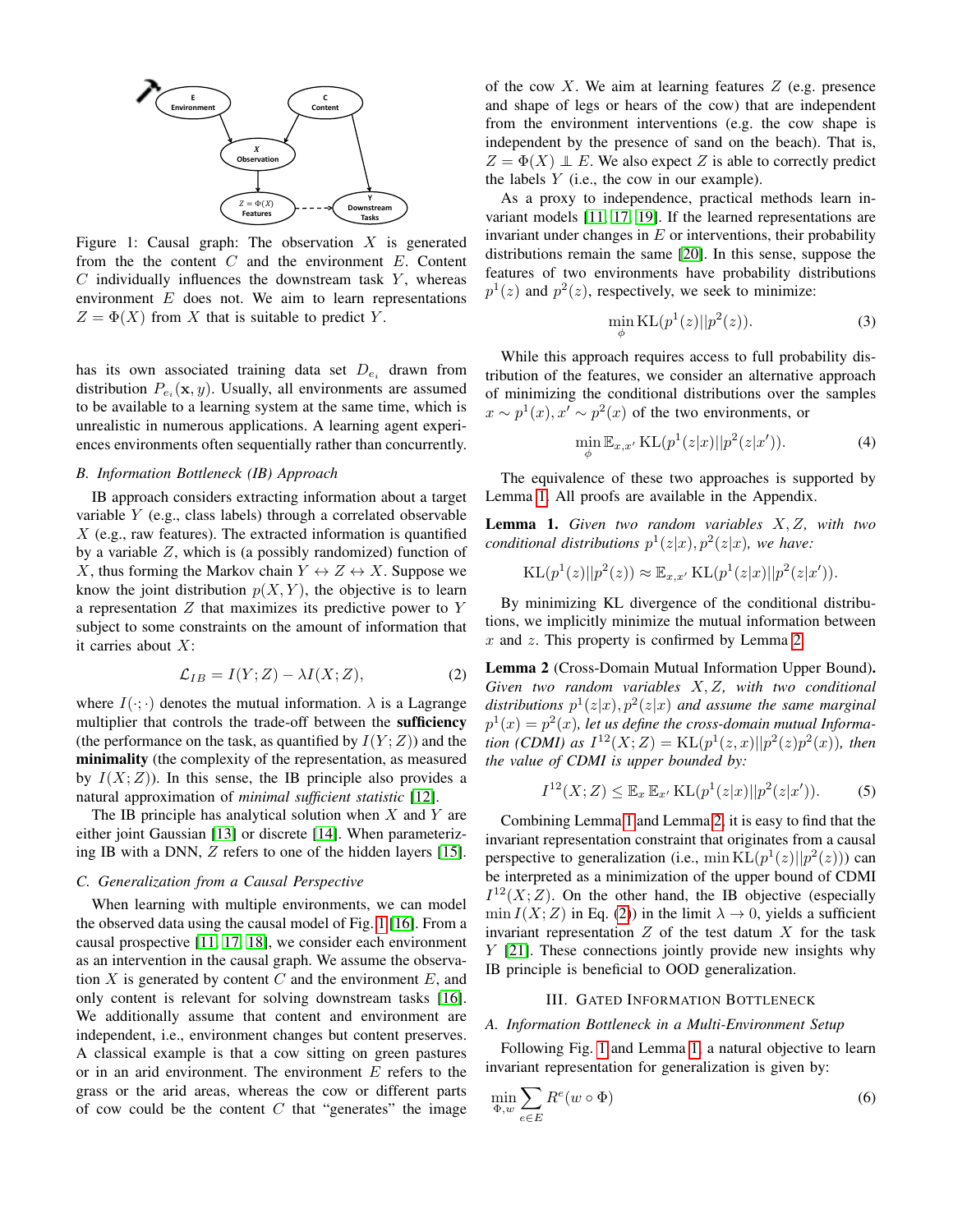<span id="page-2-2"></span>

Figure 2: GIB architecture: GIB extracts compressed features  $Z'$  (in a lower dimensional space) from raw features  $Z$ extracted by the  $\Phi$  using a trainable *soft mask m'*, which is then fed into a classify w to predict labels. The *soft mask* is implemented by a gating vector  $g$  and a hard mask  $m$ determined by g.

$$
+ \; \lambda \sum_{e \in E} \sum_{e' \in E} \mathbb{E}_{x \sim p^e(x)} \, \mathbb{E}_{x' \sim p^{e'}(x)} \, \mathrm{KL}(p(z|x) || p(z|x')),
$$

where the first term minimizes the risk from each training environment, while the second term promotes the invariance of features across environments.

By the connections established in Section [II-C,](#page-1-4) we can, instead, resort to minimizing the following objective:

$$
\min_{\Phi, w} \sum_{e \in E} R^e(w \circ \Phi) + \lambda I^e(X; Z),\tag{7}
$$

which turns out to be the information bottleneck approach in multi-environment setup.

While Eq. [\(7\)](#page-2-0) is general and addresses our problem, the estimation of mutual information  $I(X;Z)$  is not a trivial task, especially in high-dimensional space.

In order to simplify our implementation, we implement Eq. [\(7\)](#page-2-0) by a deterministic encoder  $X \mapsto Z$ . An appealing property arises immediately [\[22\]](#page-7-13):

$$
I(X;Z) = H(Z) - H(Z|X) = H(Z).
$$
 (8)

This is just because in a deterministic neural network, the distribution of  $z$  solely depends on that of  $x$ , such that the uncertainty of the conditional distribution  $p(z|x)$  is zero. We can therefore rewrite Eq. [\(7\)](#page-2-0) as:

$$
\min_{\Phi, w} \sum_{e \in E} R^e(w \circ \Phi) + \lambda H^e(Z) \tag{9}
$$

## *B. GIB: General Idea and a Trainable Soft Mask*

To implement Eq. [\(9\)](#page-2-1) and promote invariant feature map across environments, we introduce a soft gating mechanism on raw extracted features  $z$  to progressively remove spurious correlations contained in z. We name our framework the Gated Information Bottleneck (GIB). The general architecture of GIB is illustrated in Fig. [2,](#page-2-2) in which:

$$
m' = m \odot \sigma(g) \qquad \Phi' = m' \odot \Phi \qquad z = \Phi'(x) \qquad (10)
$$

The *soft mask*  $m'$  consists of two components: 1) a gating function  $\sigma(g)$ , with  $g \in \mathbb{R}^p$  being a trainable vector and  $\sigma : \mathbb{R} \to [0, 1]$  a non-linear activation function in [0, 1] such as Sigmoid; and 2) a hard mask  $m \in \{0, 1\}^p$ . The masking component promotes the intersection of the domain of features of the environments. The first term is trained alongside the other network parameters, while the second term is used to progressively reduce the number of active neurons (that consist of spurious correlations) and is updated based on  $\sigma(g)$  and its previous values.

The role of the hard mask is to avoid that features return active after been dropped out or to force feature to be zero. We implement these two strategies using

<span id="page-2-4"></span>
$$
m = 1_{\{\sigma(g) \ge \tau\}} \text{ or } m = 1_{\{\sigma(g) \ge \tau \wedge m = 1\}},\tag{11}
$$

with  $\tau$  a hyper-parameter which is set to be 0.5 throughout this work, and  $\land$  the logic *AND* that is used to avoid removed features to be reactivated. We also limit the minimum number of non-zero features (i.e. hard mask non-zero entries) to m to avoid network collapse. We update  $m$  every  $L$  steps.

In this sense,  $\sigma(g)$  can be interpreted as the probability that if a feature is selected. The combination of  $\sigma(g)$  and m plays the role of a *soft mask* on features. For example, for the i-th feature (i.e., neuron), if  $g_i = 3$ , we have  $m_i = 1$  and  $m' =$  $\sigma(g_i) \approx 0.95$ , which indicates that the *i*-th feature is selected for the downstream task with a probability of 0.95 and is also re-scaled by a factor of 0.95. On the other hand, if  $g_i = -3$ , we have  $m_i = m'_i = 0$ , which indicates the *i*-th feature is dropped out. The details of GIB is presented in Algorithm [1,](#page-3-0) in which we first train feature extractor  $\Phi$ , classifier w and hard mask  $m$  in the first environment, and then only update m (with fixed  $\Phi$  and w) in subsequent environments.

<span id="page-2-0"></span>The *soft mask* is also beneficial when observing environments sequentially; indeed, in accordance with our causal model Fig. [1,](#page-1-0) we only need to identify task-relevant features and remove the spurious correlations, i.e. the features that are associated with the current environment. After training on the first environment, we thus fix the feature extractor  $\Phi$  and classifier  $w$  networks' parameters and only optimize Eq.  $(9)$ , with respect to the gating trainable vector  $g$ , where the gating function is defined in Eq. [\(10\)](#page-2-3).

## *C. Entropy Estimation*

<span id="page-2-1"></span>We use the matrix-based Rényi's  $\alpha$ -order entropy functional to estimate the entropy  $H(z)$ , which is mathematically well defined and computationally efficient for large networks. Specifically, given *n* samples drawn from  $p(x)$ , i.e.,  $\{x_i\}_{i=1}^n \in \mathcal{X}$ , each  $x_i$  can be a real-valued scalar or d-dimensional vector, it estimates the entropy on the eigenspectrum of a Gram matrix  $K \in \mathbb{R}^{n \times n}$  ( $K_{ij} = \kappa(\mathbf{x}_i, \mathbf{x}_j)$  and  $\kappa$  is a Gaussian kernel) as follows [\[9\]](#page-7-0):

$$
H_{\alpha}(A) = \frac{1}{1-\alpha} \log_2\left(\text{tr}(A^{\alpha})\right) = \frac{1}{1-\alpha} \log_2\left(\sum_{i=1}^n \lambda_i(A)^{\alpha}\right),\tag{12}
$$

<span id="page-2-3"></span>where  $\alpha \in (0,1) \cup (1,\infty)$ . A is the normalized version of K, i.e.,  $A = K/\text{tr}(K)$ .  $\lambda_i(A)$  denotes the *i*-th eigenvalue of A.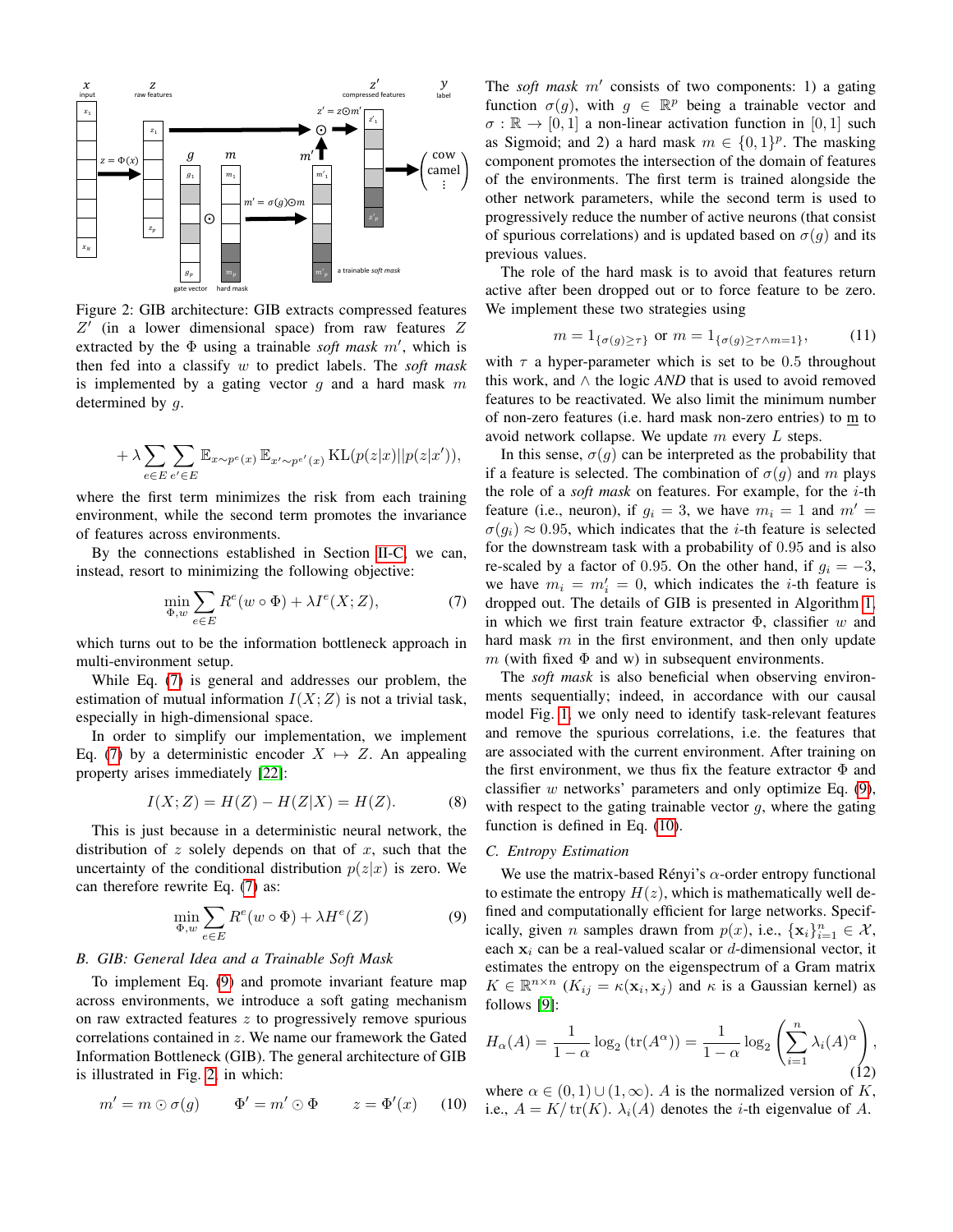# *D. Discrete gating function*

When in Eq. [\(10\)](#page-2-3) we use a non-linear, but differentiable function  $\sigma$ , it's gradient can be automatically computed. The output of the function in this case is a continuous value in [0, 1]. If we want the value to assume discrete values, we can use for example the indicator function  $\sigma(g) = 1_{g>0}$ . This function allows us to only consider the discrete values  $\{0, 1\}$ , forcing the network to decide if the neuron is active or inactive. This condition may be more preferable if we want to have a hard decision on which features to keep and which to remove, for example when observing a new environment. The gradient for this class of functions is zero almost everywhere. We need then to resort to gradient estimators. In this case, we compute the gradient using the Straight Through estimator [\[23\]](#page-7-14).

<span id="page-3-0"></span>Algorithm 1 Gated Information Bottleneck (GIB)

- 1) Input: Training samples  $D^e$
- 2) Hyper-parameters:  $\lambda$ : the lagrangian parameter,  $\tau$ : the hard gate threshold, L: the update frequency, m: the minimum number of non-zero entry,  $\sigma$ : the non-linear function,  $H$ : the entropy function,  $R^e$ : the risk objective for the e-th environment,
- 3) GIB training on the first Environment:
	- a)  $m \leftarrow \mathbb{1}, \{q, \Phi, w\} \leftarrow$ Initialize()
	- b) Train feature extractor  $\Phi$ , gate q and classifier w networks' parameters with the objective defined in Eq.  $(9)$ , the gating function is defined in Eq.  $(10)$ ;
	- c) Progressively update the hard mask  $m$  with Eq. [\(11\)](#page-2-4).
- 4) Information Projection for the subsequent Environments:
	- a) Fix feature extractor  $\Phi$  and classifier w parameters
	- b) Minimize objective defined in Eq.  $(9)$  w.r.t. q, where the gating function is defined in Eq.  $(10)$ ;
	- c) Progressively update the hard mask  $m$  with Eq. [\(11\)](#page-2-4)
- 5) **Output**: Network  $w, \Phi$  and gate parameters  $m, g$

# IV. GENERALIZATION AND ADVERSARIAL ROBUSTNESS

We evaluate our Gated Information Bottleneck (GIB) in terms of generalization, robustness to adversarial attack, and out-of-distribution data detection on benchmark datasets: MNIST, FashionMNIST, and CIFAR-10. The purpose is to show the superiority of GIB over existing neural networkbased IB variants, which also offers an empirical justification why GIB is able to generalize well to unseen environments, as will be tested in the next section.

#### *A. Robustness to Adversarial Attacks*

Different types of adversarial attacks have been recently proposed to "fool" models by adding small carefully designed perturbations. In this section, we use two commonly used attacks to exam the adversarial robustness: the Fast Gradient

Sign Attack (FGSM) [\[24\]](#page-7-15), and the Projected Gradient Descent (PGD) [\[25\]](#page-7-16) which obtains adversarial examples by a multi-step FGSM (we set  $\gamma = 0.1$  and  $t = 5$  for PGD).

We provide adversarial robustness results on MNIST. We randomly select 10k images from the training set as the validation set for hyper-parameter tuning. For a fair comparison, we use the same architecture that has been adopted in [\[3\]](#page-6-2), namely a MLP with fully connected layers of the form 784 − 1024 − 1024 − 256 − 10, and ReLU activation. The bottleneck layer is the one before the softmax layer, i.e., the hidden layer with 256 units. The Adam optimizer is used with an initial learning rate of 1e-4 and exponential decay by a factor of 0.97 every 2 epochs. All models are trained with 200 epochs with mini-batch of size 100. The classification accuracy in test set is shown in Fig. [3.](#page-3-1) As can be seen, our GIB outperforms other IB approaches for both types of attack. This result indicates that our method can retain more task relevant information while performing features compression.

<span id="page-3-1"></span>

Figure 3: Test accuracy of different IB approaches with (a) FGSM and (b) PGD on MNIST.



Figure 4: Test accuracy of GIB and VIB on CIFAR-10 with respect to different values of  $\beta$ . The dashed black curve plots the number of features used by GIB (after the masking). GIB consistently achieves the compelling classification accuracy and effectively select only a small subset of features, while other IB approaches retain 256 features.

# *B. Out-of-Distribution (OOD) Detection*

DNNs are prone to rely heavily on spurious correlations and annotation artifacts present in the training data, while OOD examples are unlikely to contain the same spurious patterns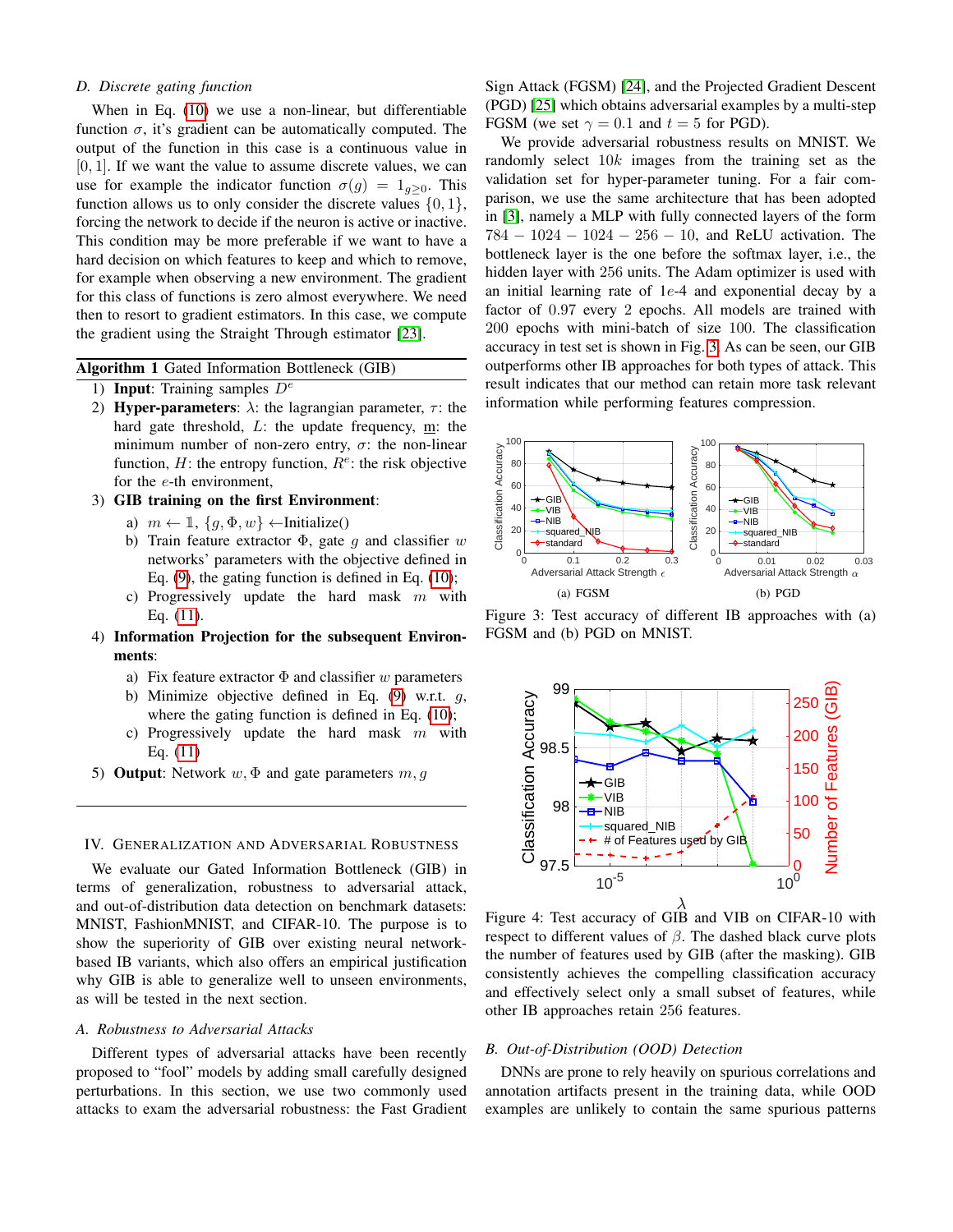as in-distribution examples. This phenomenon makes highcapacity DNNs are more likely to classify out-of-distribution inputs from unknown classes into known classes with high confidence. In this section, we exam our model in terms of the OOD detection and compare with other existing IB approaches.

For the problem of detecting OOD samples, we train a MLP for classifying FashionMNIST dataset. The dataset (FashionMNIST) used for training is the in-distribution (positive) dataset and the others (MNIST) are considered as OOD (negative). For evaluation, we first train a threshold based binary classifier with the confidence score of the training set, and then classify the test samples as in-distribution if the confidence score is above the threshold. Following the baseline method [\[26\]](#page-7-17), we define a confidence score as the maximum value of the posterior distribution, i.e., the output of the softmax layer. We measure the following metrics: the area under the receiver operating characteristic curve (AUROC), the area under the precision-recall curve (AUPR), the false positive rate (FPR) at 95% true positive rate (TPR) and detection accuracy. The metric AUPR-In and AUPR-Out denote area under the precision-recall curve where in-distribution and outof-distribution samples are specified as positives, respectively.

The results are summarized in Table [I.](#page-4-0) Our method outperforms existing neural network-based IB approaches, which suggests that our model is more sensitive to samples that do not follow the training data distribution.

<span id="page-4-0"></span>

| Methods                       | Standard | VIB  | NIB  | squared NIB | GIB  |
|-------------------------------|----------|------|------|-------------|------|
| AUROC <sup>+</sup>            | 90.2     | 90.6 | 91.6 | 92.1        | 93.0 |
| AUPR $In+$                    | 93.3     | 92.1 | 93.1 | 93.1        | 94.5 |
| AUPR Out <sup>1</sup>         | 90.5     | 90.3 | 91.3 | 91.5        | 91.3 |
| Detection Acc <sup>+</sup>    | 83.2     | 83.2 | 84.1 | 84.1        | 86.9 |
| FPR $(95\%$ TPR) $\downarrow$ | 49.6     | 48.0 | 49.3 | 49.4        | 47.9 |

Table I: AUROC↑, AUPR In↑, AUPR Out↑, Detection Acc↑ and FPR  $(95\%$ TPR) $\downarrow$  for detecting OOD inputs with density ratio and other baselines on Fashion-MNIST vs. MNIST datasets.  $\uparrow$  indicates that larger value is better,  $\downarrow$  indicates that lower value is better.

### V. GENERALIZATION IN SEQUENTIAL ENVIRONMENTS

While DNN shows impressive performance in single environment, when presenting multiple environments, the training mechanism, including the loss, and the network architecture highly influence the performance in the testing environment. For example, when presenting environments sequentially, DNNs are affected by catastrophic forgetting. While various methods have been proposed, if we do not consider memory reply based systems or generative models, even causal mechanisms, like IRM, fail to capture invariant models. In order to evaluate the performances with sequential environments, we present two experimental setups.

# *A. Datasets and experimental setups*

*a) Synthetic Experiment:* Following [\[11\]](#page-7-2), we consider the synthetic experiment, whose aim is to identify the invariant

<span id="page-4-1"></span>

Figure 5: Synthetic experiments, defined by the matrices  $W_*$ and the observed variables are  $X_1^e, X_2^e$ .

<span id="page-4-3"></span>

|                                                                   |                                                                                                                                                                            | Method   Causal Error   Non Causal Error |
|-------------------------------------------------------------------|----------------------------------------------------------------------------------------------------------------------------------------------------------------------------|------------------------------------------|
| SEM (ground true) $\vert 0.00 \pm 0.00 \vert 0.00 \pm 0.00 \vert$ |                                                                                                                                                                            |                                          |
|                                                                   | $\begin{tabular}{ c   c} SERM & 92.0 \pm 1.9 & 92.9 \pm 1.6 \\ SIRM & 66.2 \pm 1.6 & 65.5 \pm 1.0 \\ GIB & \textbf{13.7} \pm 0.4 & \textbf{42.5} \pm 0.7 \\ \end{tabular}$ |                                          |
|                                                                   |                                                                                                                                                                            |                                          |
|                                                                   |                                                                                                                                                                            |                                          |

Table II: Sequential Synthetic Dataset, Causal and non causal Errors, over 5 repetitions; comparing with IRM and ERM computed sequentially.

model, but here the environments are observed sequentially. Fig. [5](#page-4-1) describes the causal model of the synthetic experiment, where  $X_1^2, X_2^e$  are the observed variables, while  $Y^e$  are the labels and  $W_{h\to 1,2,y}$ ,  $W_{1\to y}$ ,  $W_{y\to 1}$  are gaussian variables. The first  $d = 10$  dimensions of the model are the causal variables, while the last  $d = 10$  are the non-causal variables.

*b) Colored MNIST, Fashion MNIST, KMNIST, EMNIST:* Fig. [6](#page-4-2) shows samples from the Colored MNIST dataset. In - each training environment, the task is to classify whether - the digit is, respectively, even or odd. As in prior work, we add noise to the preliminary label by randomly flipping it with a probability of  $p_l = 0.25$ . The color of the image is defined by the variable  $z$ , which is the noisy label flipped with probability  $p_c \in [0.4, 0.1]$ . When multiple environments are considered, a linear probability is used in each environments, i.e.,  $p_c(i) = 0.4 - i0.3/(n-1)$ , where i is the environment index and  $n$  the total number of environments. The color of the digit is green if  $z$  is even and red if  $z$  is odd. Each train environment contains 5,000 images of size  $28 \times 28$ pixels, while the test environment contains 10, 000 images



<span id="page-4-2"></span>Figure 6: The Colored MNIST dataset with color correction (b01).



Figure 7: Causal relationships of colored MNIST.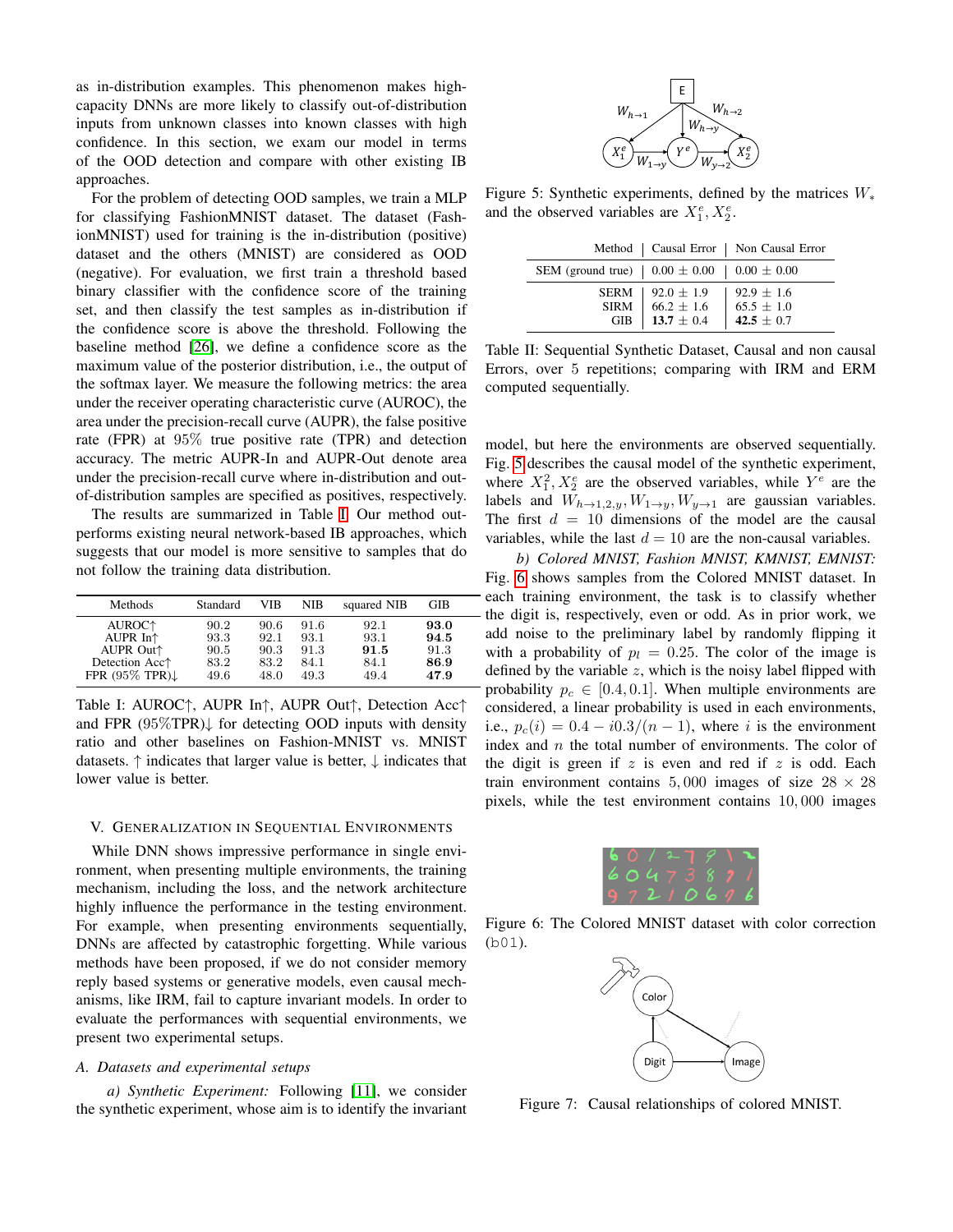where the probability  $p_c = 0.9$ . The color of the digit is thus generated from the label, but depends on the environment. Fig. [7](#page-4-2) depicts the causal graph (the hammer indicating the effect of the intervention of the environment). The variable "Color" is inverted when moving from the training to test environment.

Similar to MNIST, in the Fashion-MNIST dataset, the z variable defines the back-ground color and labels are assigned according to:  $y = 0$  for "t-shirt", "pullover", "coat", "shirt", "bag" and  $y = 1$  for "trouser", "dress", "sandal", "sneaker", "ankle boots". The variable  $y$  is flipped with 25% probability to construct the final label. Besides, we also consider Kuzushiji-MNIST dataset  $[27]$ <sup>[1](#page-5-0)</sup> and the EMNIST Letters dataset  $[28]^2$  $[28]^2$  $[28]^2$ . The former includes 10 symbols of Hiragana, whereas the latter contains 26 letters in the modern English alphabet. For EMNIST, there are 62, 400 training samples per environment and 20, 300 test samples. We set  $y = 0$  for letters 'a', 'c', 'e', 'g', 'i', 'k', 'm', 'o', 'q', 's', 'u', 'v', 'y' and  $y = 1$  for remaining ones. The ideal model with this setup would have performance of 75% on both training and test environments.

## *B. Reference Methods*

We compare with a set of popular reference methods in order to show the advantage of proposed method in learning invariant models when observing environment sequentially. ERM is the classical empirical risk minimization method; we always use the cross-entropy loss. IRMv1 enforces the gradient of the model with respect to a scalar to be zero. IRMG models the problem as a game among environments, where each environment learns a separate model. For completeness, we also evaluate the performances of three reference continual learning methods. These include Elastic Weight Consolidation (EWC [\[29\]](#page-7-20)), Gradient Episodic Memory (GEM [\[30\]](#page-7-21))<sup>[3](#page-5-2)</sup>, Meta-Experience Replay (MER  $[31]$ <sup>[4](#page-5-3)</sup>. EWC imposes a regularization cost on the parameters that are relevant to the previous task, where the relevance is measured by Fisher Information (FI); GEM uses episodic memory and computes the updates such that accuracy on previous tasks is not reduced, using gradients stored from previous tasks; MER uses an efficient replay memory and employs the meta-learning gradient update to obtain a smooth adaptation among tasks.

#### *C. Experimental results*

*a) Synthetic Dataset:* Table [II](#page-4-3) presents the Causal and Non-Causal Error on the Synthetic experiments. We notice that, as expected, in the sequential environments, ERM and IRM methods are not able to capture invariant models. By enforcing consistency between the two consecutive environments, the proposed approach is able to partially recover the model components, by reducing the error from  $66\%$  to  $14\%$  in the causal components, while reducing from  $66\%$  to  $43\%$ in the non-causal components.

*b) Colored Dataset:* Table [III](#page-6-8) shows the accuracy of recovering labels with two consecutive environments, evaluated in different datasets. While the hyper-parameters were selected for the MNIST datasets, the performance on the Fashion MNIST, KMNIST and EMNIST show consistent results. The training accuracy, evaluated in the two environments, is between 65% and 80%, whereas the testing performance are between 48% and 55%, considerably outperforming the other approaches.

Table [IV](#page-6-9) shows the accuracy in the train and test phases, when the number of environments increases from 2 to 4 and 6. We notice that IRM performance reduces as the number of environments increases, while the IRMG slightly improves. The proposed approach shows a considerable advantage, especially in the test environments with values around  $53\% - 55\%$ , while still maintaining good performance in the training environments around  $75\% - 66\%.$ 

#### VI. RELATED WORKS

# *A. Information Bottleneck: From Theory to Applications*

The IB principle has both theoretical and practical impacts to DNNs. Theoretically, it was argued that, even though the IB objective is not explicitly optimized, DNNs trained with cross-entropy loss and stochastic gradient descent (SGD) in-herently solve the IB compression-prediction trade-off [\[32,](#page-7-23) [1\]](#page-6-0). However, this observation is still under debate, and different mutual information estimators may lead to different behaviors regarding the existence of compression [\[33,](#page-7-24) [34\]](#page-7-25).

Practically, IB can be formulated as a learning objective for deep models. When parameterizing IB with a DNN,  $X$ denotes input variable, Y denotes the desired output (e.g., class labels),  $T$  refers to the latent representation of one hidden layer. In a typical classification setup, this was done by optimizing the IB Lagrangian (i.e., Eq. [\(2\)](#page-1-3)) via a cross-entropy loss (which amounts to  $\max I(Y;T)$  [\[35,](#page-7-26) [22\]](#page-7-13)) regularized by a differentiable mutual information term  $I(X;T)$  [\[36\]](#page-7-27). Depends on implementation details,  $I(X;T)$  can be measured by the variational approximation as in the variational IB (VIB) [\[3\]](#page-6-2), the pairwise distance based estimator [\[37\]](#page-7-28) as in the nonlinear IB (NIB) [\[4\]](#page-6-3), the mutual information neural estimator (MINE) [\[38\]](#page-7-29) as in [\[39\]](#page-7-30).

On the other hand, variants of the original IB objective have been developed. Deterministic Information Bottleneck [\[40\]](#page-7-31) and Conditional Entropy Bottleneck (CEB) [\[5\]](#page-6-4) replace the mutual information term  $I(X; Z)$  with, respectively, the entropy  $H(Z)$  or the conditional mutual information  $I(X;Z|Y)$ . Squared NIB [\[41\]](#page-8-0) modifies the IB objective by squaring the mutual information term  $I(X;Z)$ . The most similar variant to us is the recently proposed Drop-Bottleneck [\[7\]](#page-6-6) for reinforcement learning. Although Drop-Bottleneck also aims to discretely discard redundant features that are irrelevant to tasks, it relies on a strong and over-optimistic assumption that all dimensions of the latent representation are independent. We

<span id="page-5-0"></span><sup>1</sup><https://github.com/rois-codh/kmnist>

<span id="page-5-1"></span><sup>2</sup><https://www.nist.gov/itl/products-and-services/emnist-dataset>

<span id="page-5-2"></span><sup>3</sup><https://github.com/facebookresearch/GradientEpisodicMemory>

<span id="page-5-3"></span><sup>4</sup><https://github.com/mattriemer/mer>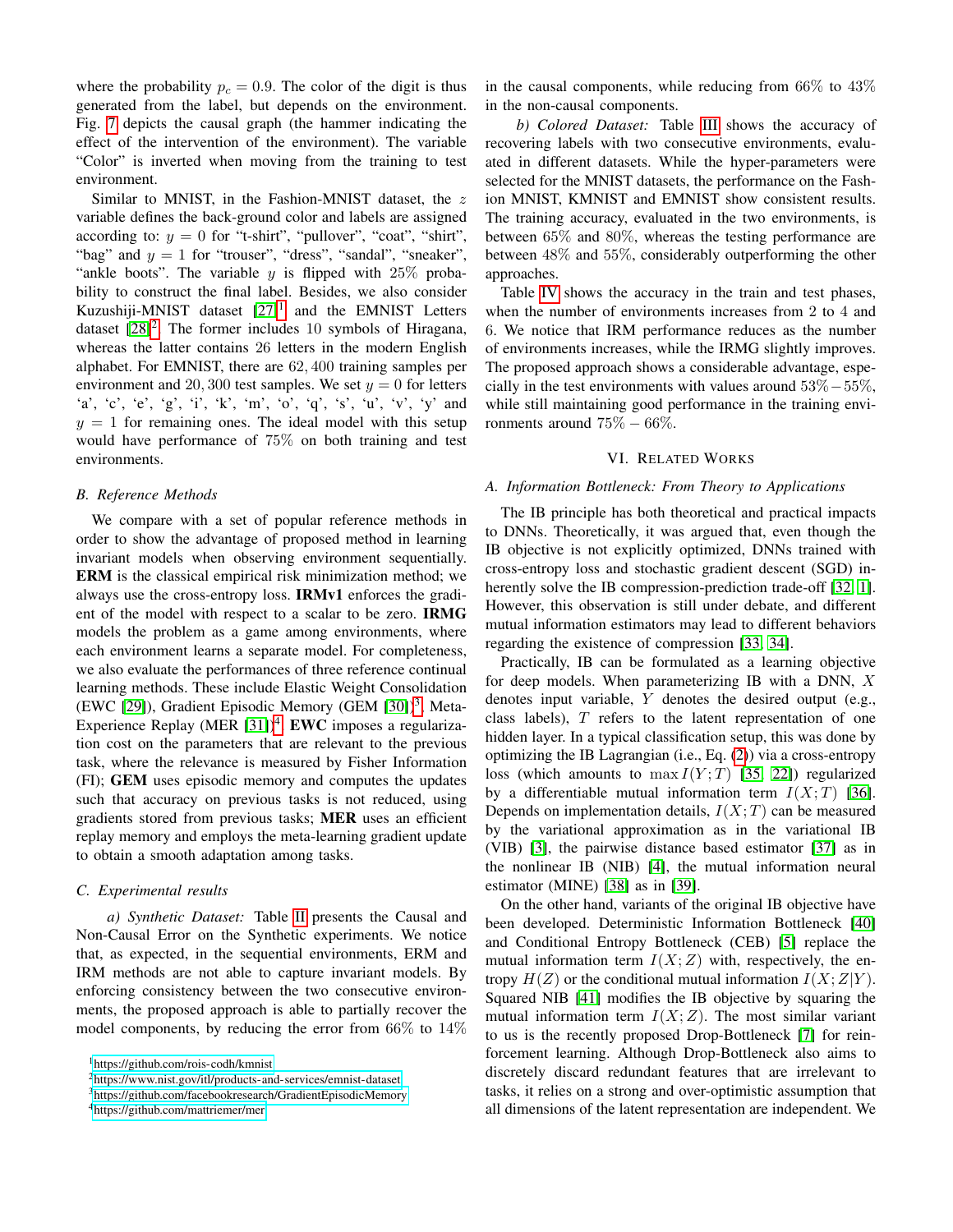<span id="page-6-8"></span>

| Dataset                                                              | <b>FaMNIST</b>                                                                                                                          |                                                                                                                                               | <b>KMNIST</b>                                                                                                                                  |                                                                                                                                                | <b>EMNIST</b>                                                                                                                       |                                                                                                                                     |
|----------------------------------------------------------------------|-----------------------------------------------------------------------------------------------------------------------------------------|-----------------------------------------------------------------------------------------------------------------------------------------------|------------------------------------------------------------------------------------------------------------------------------------------------|------------------------------------------------------------------------------------------------------------------------------------------------|-------------------------------------------------------------------------------------------------------------------------------------|-------------------------------------------------------------------------------------------------------------------------------------|
| Method                                                               | train acc                                                                                                                               | test acc                                                                                                                                      | train acc                                                                                                                                      | test acc                                                                                                                                       | train acc                                                                                                                           | test acc                                                                                                                            |
| EWC<br><b>GEM</b><br>MER<br>ERM<br><b>IRM</b><br><b>IRMG</b><br>GIB- | $82.7\%$ $(0.5\%)$<br>$82.4\%$ (0.3%)<br>78.7% (0.4%)<br>$82.7\%$ $(0.5\%)$<br>$82.7\%$ $(0.5\%)$<br>$84.0\%$ $(0.8\%)$<br>79.9% (5.1%) | $24.4\%$ $(1.1\%)$<br>$24.5\%$ $(1.6\%)$<br>$19.6\%$ $(2.1\%)$<br>24.4\% (1.2\%)<br>$24.1\%$ (1.0%)<br>$26.4\%$ $(1.4\%)$<br>55.1\% $(3.8\%)$ | $82.7\%$ $(0.4\%)$<br>$83.1\%$ (0.4%)<br>$80.9\%$ $(0.5\%)$<br>$82.7\%$ (0.4%)<br>$82.7\%$ (0.4%)<br>$84.3\%$ $(0.1\%)$<br>$65.3\%$ $(12.4\%)$ | $21.1\%$ $(1.3\%)$<br>$20.8\%$ $(1.5\%)$<br>$20.1\%$ (1.7%)<br>$21.1\%$ $(1.3\%)$<br>$21.1\%$ (1.3%)<br>$23.9\%$ $(1.2\%)$<br>47.5\% $(3.7\%)$ | $82.7\%$ (0.2%)<br>$82.9\%$ (0.6%)<br>78.8% (1.0%)<br>$82.7\%$ (0.2\%)<br>$82.7\%$ (0.2\%)<br>$83.8\%$ (0.8%)<br>$66.2\%$ $(1.4\%)$ | $21.1\% (0.6\%)$<br>$21.3\%$ (0.6%)<br>$19.3\%$ (1.9%)<br>$21.1\%$ (0.6%)<br>$21.1\%$ (0.6%)<br>$23.9\%$ (0.6%)<br>49.3\% $(2.4\%)$ |

<span id="page-6-9"></span>Table III: Sequential Colored FashionMNIST, KMNIST and EMNIST Datasets with 2 consecutive environments, over 3 evaluations, where the probability of the first and last environments are 40%, 10%.

| Number Env.                                                         |                                                                                                                       | 4                                                                                                                         |                                                                                                                             | n                                                                                                                                           |                                                                                                                        |                                                                                                                                    |
|---------------------------------------------------------------------|-----------------------------------------------------------------------------------------------------------------------|---------------------------------------------------------------------------------------------------------------------------|-----------------------------------------------------------------------------------------------------------------------------|---------------------------------------------------------------------------------------------------------------------------------------------|------------------------------------------------------------------------------------------------------------------------|------------------------------------------------------------------------------------------------------------------------------------|
| Method                                                              | train acc                                                                                                             | test acc                                                                                                                  | train acc                                                                                                                   | test acc                                                                                                                                    | train acc                                                                                                              | test acc                                                                                                                           |
| <b>EWC</b><br>GEM<br>MER<br><b>ERM</b><br>IRM<br><b>IRMG</b><br>GIB | $83.0\%$ (0.6%)<br>83.0% (0.4%)<br>78.0% (1.0%)<br>$83.0\%$ (0.6%)<br>$83.1\%$ (0.6%)<br>83.8% (0.6%)<br>75.7% (2.6%) | 24.4% (1.3%)<br>24.9% (1.2%)<br>24.4\% (3.0\%)<br>24.4\% (1.3\%)<br>24.8\% (1.3\%)<br>$26.7\%$ (0.6%)<br>55.1\% $(2.1\%)$ | $80.0\%$ (0.4%)<br>$80.2\%$ (0.5%)<br>77.2\% (0.6\%)<br>$80.1\%$ (0.4%)<br>74.8% (0.6%)<br>79.4% (0.2%)<br>$66.1\%$ (11.3%) | $24.7\%$ (0.9%)<br>$24.6\%$ $(1.3\%)$<br>$22.8\%$ $(2.4\%)$<br>$24.7\%$ (0.8%)<br>$16.5\%$ $(4.3\%)$<br>$28.1\% (0.9\%)$<br>$52.9\%$ (2.9%) | 78.9% (0.6%)<br>79.1\% (0.6\%)<br>76.5% (0.6%)<br>78.9% (0.6%)<br>74.7% (0.7%)<br>77.2\% (0.4\%)<br>$69.0\%$ $(1.8\%)$ | $22.9\%$ $(0.3\%)$<br>$23.8\%$ (0.5%)<br>24.5% (3.4%)<br>$22.9\%$ (0.3%)<br>$13.9\%$ $(4.6\%)$<br>27.9% (0.5%)<br>53.3\% $(1.8\%)$ |

Table IV: Sequential Colored MNIST Dataset in 2, 4, 6 consecutive environments, over 3 evaluations, where the probability of the first and last environments are  $40\%, 10\%$ .

justified the weakness of this assumption and elaborated our differences to Drop-Bottleneck in the Appendix.

# *B. Generalization from a Causal Perspective*

Incorporating the machinery of causality into learning models is a recent trend for improving generalization. [\[42\]](#page-8-1) argued that causal models can adapt to sparse distributional changes quickly and proposed a meta-learning objective that optimizes for fast adaptation. IRM, on the other hand, presents an optimization-based formulation to find non-spurious actual causal factors to target  $y$ . Extensions of IRM include IRMG and the Risk Extrapolation (REx) [\[43\]](#page-8-2). Our work's motivation is similar to that of online causal learning [\[44\]](#page-8-3), which models the expected value of target  $y$  given each feature as a Markov decision process (MDP) and identifies the spurious feature  $x_i$  if  $\mathbb{E}[y|x_i]$  is not consistent to temporally distant parts of the MDP. The learning is implemented with a gating model and behaves as a feature selection mechanism and, therefore, can be seen as learning the support of the invariant model. The proposed solution, however, is only applicable to binary features and assumes that the aspect of the spurious variables is known (e.g. color). It also requires careful parameter tuning.

Independent to our work, [\[45\]](#page-8-4) also investigated the connection between IB theory and causal representation learning. Different from [\[45\]](#page-8-4) that combines the objectives of IB and IRM, our work suggests that IB alone enables the learning of invariant causal representation, and thereby improves generalization.

#### VII. CONCLUSION

We developed gated information bottleneck (GIB), a new IB approach that directly minimizes the entropy of features selected by a trainable *soft mask*. GIB is easy to optimize and encourages the learning of invariant representations over different environments. We demonstrated that GIB is more robust to adversarial attack and is more effective to distinguish in-distribution and out-distribution data than popular neural network-based IB approaches, while it also significantly reduces the feature dimension for inference. Further, we also showed that GIB is able to discover invariant causal correlations in a sequential environments scenario, which outperforms benchmark causal representation learning and continual learning methods with a large margin.

#### **REFERENCES**

- <span id="page-6-0"></span>[1] R. Shwartz-Ziv and N. Tishby, "Opening the black box of deep neural networks via information," *arXiv preprint arXiv:1703.00810*, 2017.
- <span id="page-6-1"></span>[2] S. Yu and J. C. Principe, "Understanding autoencoders with information theoretic concepts," *Neural Networks*, vol. 117, pp. 104–123, 2019.
- <span id="page-6-2"></span>[3] A. A. Alemi, I. Fischer, J. V. Dillon, and K. Murphy, "Deep variational information bottleneck," in *International Conference on Learning Representations*, 2017.
- <span id="page-6-3"></span>[4] A. Kolchinsky, B. D. Tracey, and D. H. Wolpert, "Nonlinear information bottleneck," *Entropy*, vol. 21, no. 12, p. 1181, 2019.
- <span id="page-6-4"></span>[5] I. Fischer, "The conditional entropy bottleneck," *Entropy*, vol. 22, no. 9, p. 999, 2020.
- <span id="page-6-5"></span>[6] R. K. Mahabadi, Y. Belinkov, and J. Henderson, "Variational information bottleneck for effec-tive low-resource fine-tuning," in *International Conference on Learning Representations*, 2021.
- <span id="page-6-6"></span>[7] J. Kim, M. Kim, D. Woo, and G. Kim, "Drop-bottleneck: Learning discrete compressed representation for noiserobust exploration," *arXiv preprint arXiv:2103.12300*, 2021.
- <span id="page-6-7"></span>[8] I. Fischer and A. A. Alemi, "Ceb improves model robustness," *Entropy*, vol. 22, no. 10, p. 1081, 2020.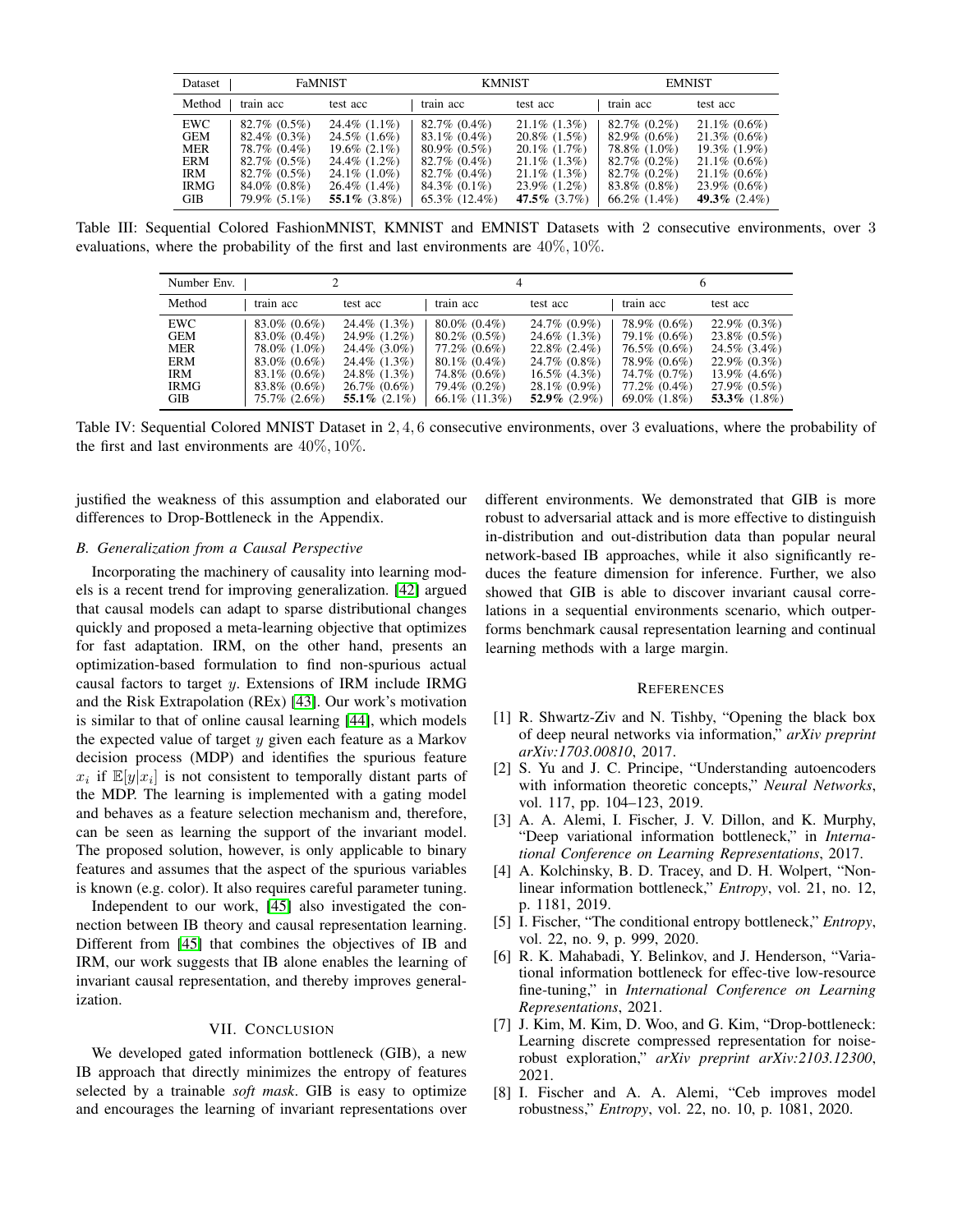- <span id="page-7-0"></span>[9] L. G. S. Giraldo, M. Rao, and J. C. Principe, "Measures of entropy from data using infinitely divisible kernels," *IEEE Transactions on Information Theory*, vol. 61, no. 1, pp. 535–548, 2014.
- <span id="page-7-1"></span>[10] S. Yu, F. Alesiani, X. Yu, R. Jenssen, and J. Principe, "Measuring dependence with matrix-based entropy functional," in *Proceedings of the AAAI Conference on Artificial Intelligence*, vol. 35, no. 12, 2021, pp. 10 781– 10 789.
- <span id="page-7-2"></span>[11] M. Arjovsky, L. Bottou, I. Gulrajani, and D. Lopez-Paz, "Invariant risk minimization," *arXiv preprint arXiv:1907.02893*, 2019.
- <span id="page-7-3"></span>[12] R. Gilad-Bachrach, A. Navot, and N. Tishby, "An information theoretic tradeoff between complexity and accuracy," in *Learning Theory and Kernel Machines*. Springer, 2003, pp. 595–609.
- <span id="page-7-4"></span>[13] G. Chechik, A. Globerson, N. Tishby, Y. Weiss, and P. Dayan, "Information bottleneck for gaussian variables." *Journal of machine learning research*, vol. 6, no. 1, 2005.
- <span id="page-7-5"></span>[14] N. Tishby, F. C. Pereira, and W. Bialek, "The information bottleneck method," *arXiv preprint physics/0004057*, 2000.
- <span id="page-7-6"></span>[15] B. Dai, C. Zhu, B. Guo, and D. Wipf, "Compressing neural networks using the variational information bottleneck," in *International Conference on Machine Learning*. PMLR, 2018, pp. 1135–1144.
- <span id="page-7-7"></span>[16] J. Mitrovic, B. McWilliams, J. Walker, L. Buesing, and C. Blundell, "Representation learning via invariant causal mechanisms," *arXiv preprint arXiv:2010.07922*, 2020.
- <span id="page-7-8"></span>[17] K. Ahuja, K. Shanmugam, K. Varshney, and A. Dhurandhar, "Invariant risk minimization games," *arXiv preprint arXiv:2002.04692*, 2020.
- <span id="page-7-9"></span>[18] J. Pearl, *Causality*. Cambridge university press, 2009.
- <span id="page-7-10"></span>[19] J. Peters, P. Bühlmann, and N. Meinshausen, "Causal inference by using invariant prediction: identification and confidence intervals," *Journal of the Royal Statistical Society. Series B (Statistical Methodology)*, pp. 947– 1012, 2016.
- <span id="page-7-11"></span>[20] D. Moyer, S. Gao, R. Brekelmans, G. V. Steeg, and A. Galstyan, "Invariant representations without adversarial training," *arXiv preprint arXiv:1805.09458*, 2018.
- <span id="page-7-12"></span>[21] A. Achille and S. Soatto, "Emergence of invariance and disentanglement in deep representations," *The Journal of Machine Learning Research*, vol. 19, no. 1, pp. 1947– 1980, 2018.
- <span id="page-7-13"></span>[22] R. A. Amjad and B. C. Geiger, "Learning representations for neural network-based classification using the information bottleneck principle," *IEEE transactions on pattern analysis and machine intelligence*, vol. 42, no. 9, pp. 2225–2239, 2019.
- <span id="page-7-14"></span>[23] Y. Bengio, N. Léonard, and A. Courville, "Estimating or propagating gradients through stochastic neurons for conditional computation," *arXiv preprint arXiv:1308.3432*, 2013.
- <span id="page-7-15"></span>[24] I. J. Goodfellow, J. Shlens, and C. Szegedy, "Explaining and harnessing adversarial examples," in *International Conference on Learning Representations*, 2015.
- <span id="page-7-16"></span>[25] A. Madry, A. Makelov, L. Schmidt, D. Tsipras, and A. Vladu, "Towards deep learning models resistant to adversarial attacks," in *International Conference on Learn-*

*ing Representations*, 2018.

- <span id="page-7-17"></span>[26] D. Hendrycks and K. Gimpel, "A baseline for detecting misclassified and out-of-distribution examples in neural networks," in *International Conference on Learning Representations*, 2017.
- <span id="page-7-18"></span>[27] T. Clanuwat, M. Bober-Irizar, A. Kitamoto, A. Lamb, K. Yamamoto, and D. Ha, "Deep learning for classical japanese literature," *arXiv preprint arXiv:1812.01718*, 2018.
- <span id="page-7-19"></span>[28] G. Cohen, S. Afshar, J. Tapson, and A. Van Schaik, "Emnist: Extending mnist to handwritten letters," in *2017 International Joint Conference on Neural Networks (IJCNN)*. IEEE, 2017, pp. 2921–2926.
- <span id="page-7-20"></span>[29] J. Kirkpatrick, R. Pascanu, N. Rabinowitz, J. Veness, G. Desjardins, A. A. Rusu, K. Milan, J. Quan, T. Ramalho, A. Grabska-Barwinska *et al.*, "Overcoming catastrophic forgetting in neural networks," *Proceedings of the national academy of sciences*, vol. 114, no. 13, pp. 3521– 3526, 2017.
- <span id="page-7-21"></span>[30] D. Lopez-Paz and M. Ranzato, "Gradient episodic memory for continual learning," in *Advances in Neural Information Processing Systems*, 2017, pp. 6467–6476.
- <span id="page-7-22"></span>[31] M. Riemer, I. Cases, R. Ajemian, M. Liu, I. Rish, Y. Tu, and G. Tesauro, "Learning to learn without forgetting by maximizing transfer and minimizing interference," *arXiv preprint arXiv:1810.11910*, 2018.
- <span id="page-7-23"></span>[32] N. Tishby and N. Zaslavsky, "Deep learning and the information bottleneck principle," in *2015 IEEE Information Theory Workshop (ITW)*. IEEE, 2015, pp. 1–5.
- <span id="page-7-24"></span>[33] A. Zaidi, I. Estella-Aguerri *et al.*, "On the information bottleneck problems: Models, connections, applications and information theoretic views," *Entropy*, vol. 22, no. 2, p. 151, 2020.
- <span id="page-7-25"></span>[34] Z. Goldfeld and Y. Polyanskiy, "The information bottleneck problem and its applications in machine learning," *IEEE Journal on Selected Areas in Information Theory*, vol. 1, no. 1, pp. 19–38, 2020.
- <span id="page-7-26"></span>[35] A. Achille and S. Soatto, "Information dropout: Learning optimal representations through noisy computation," *IEEE transactions on pattern analysis and machine intelligence*, vol. 40, no. 12, pp. 2897–2905, 2018.
- <span id="page-7-27"></span>[36] S. Yu, L. Sanchez Giraldo, and J. Principe, "Informationtheoretic methods in deep neural networks: Recent advances and emerging opportunities," in *International Joint Conference on Artificial Intelligence*, 2021, pp. 4669–4678.
- <span id="page-7-28"></span>[37] A. Kolchinsky and B. D. Tracey, "Estimating mixture entropy with pairwise distances," *Entropy*, vol. 19, no. 7, p. 361, 2017.
- <span id="page-7-29"></span>[38] M. I. Belghazi, A. Baratin, S. Rajeshwar, S. Ozair, Y. Bengio, A. Courville, and D. Hjelm, "Mutual information neural estimation," in *International Conference on Machine Learning*. PMLR, 2018, pp. 531–540.
- <span id="page-7-30"></span>[39] A. Elad, D. Haviv, Y. Blau, and T. Michaeli, "Direct validation of the information bottleneck principle for deep nets," in *Proceedings of the IEEE/CVF International Conference on Computer Vision Workshops*, 2019, pp. 0–0.
- <span id="page-7-31"></span>[40] D. Strouse and D. J. Schwab, "The deterministic information bottleneck," *Neural computation*, vol. 29, no. 6, pp. 1611–1630, 2017.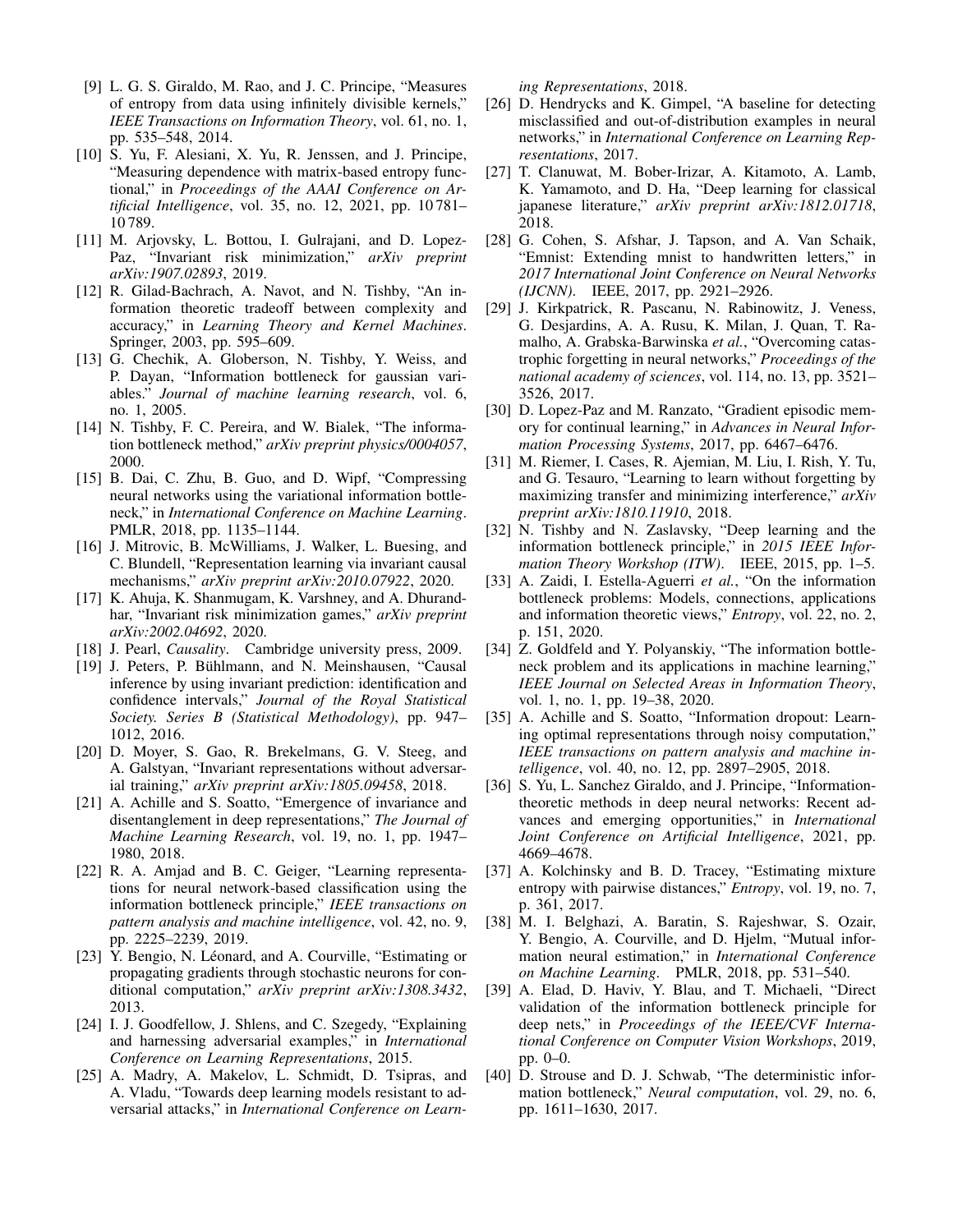- <span id="page-8-0"></span>[41] A. Kolchinsky, B. D. Tracey, and S. Van Kuyk, "Caveats" for information bottleneck in deterministic scenarios," in *International Conference on Learning Representations*, 2019.
- <span id="page-8-1"></span>[42] Y. Bengio, T. Deleu, N. Rahaman, R. Ke, S. Lachapelle, O. Bilaniuk, A. Goyal, and C. Pal, "A meta-transfer objective for learning to disentangle causal mechanisms," *arXiv preprint arXiv:1901.10912*, 2019.
- <span id="page-8-2"></span>[43] D. Krueger, E. Caballero, J.-H. Jacobsen, A. Zhang, J. Binas, D. Zhang, R. L. Priol, and A. Courville, "Out-of-distribution generalization via risk extrapolation (rex)," *arXiv preprint arXiv:2003.00688*, 2020.
- <span id="page-8-3"></span>[44] K. Javed, M. White, and Y. Bengio, "Learning causal models online," *arXiv preprint arXiv:2006.07461*, 2020.
- <span id="page-8-4"></span>[45] K. Ahuja, E. Caballero, D. Zhang, Y. Bengio, I. Mitliagkas, and I. Rish, "Invariance principle meets information bottleneck for out-of-distribution generalization," *arXiv preprint arXiv:2106.06607*, 2021.
- <span id="page-8-8"></span>[46] S. Romano, O. Chelly, V. Nguyen, J. Bailey, and M. E. Houle, "Measuring dependency via intrinsic dimensionality," in *2016 23rd International Conference on Pattern Recognition (ICPR)*. IEEE, 2016, pp. 1207–1212.

#### **APPENDIX**

#### *A. Proofs to Lemma [1](#page-1-1) and Lemma [2](#page-1-2)*

Before providing proofs to Lemma [1](#page-1-1) and Lemma [2,](#page-1-2) let us first introduce the following three lemmas.

<span id="page-8-5"></span>Lemma 3. *Given two random variables* X, Z*, whose joint distribution is given by* p(z, x) *and conditional distribution*  $p(z|x)$ *, the KL divergence between*  $p(z|x)$  *and*  $p(z)$  *is upper bounded by:*

$$
KL(p(z|x)||p(z)) \leq \mathbb{E}_{x'} KL(p(z|x)||p(z|x')) \qquad (13)
$$

*Proof of Lemma [3.](#page-8-5)* Indeed, we have:

$$
KL(p(z|x)||p(z)) = \sum_{z} p(z|x) \ln \frac{p(z|x)}{p(z)}
$$
  
\n
$$
= \sum_{z} p(z|x) \ln p(z|x) - \sum_{z} p(z|x) \ln p(z)
$$
  
\n
$$
= H(z|x) - \sum_{z} p(z|x) \ln \sum_{x'} p(z|x')p(x')
$$
  
\n
$$
\leq H(z|x) - \sum_{x'} p(x') \sum_{z} p(z|x) \ln p(z|x')
$$
  
\n
$$
= \sum_{z} p(z|x) \ln p(z|x) - \sum_{x'} p(x') \sum_{z} p(z|x) \ln p(z|x')
$$
  
\n
$$
= \sum_{x'} p(x') \left[ \sum_{z} p(z|x) \ln p(z|x) - \sum_{z} p(z|x) \ln p(z|x') \right]
$$
  
\n
$$
= \sum_{x'} p(x') \left[ \sum_{z} p(z|x) \frac{\ln p(z|x)}{p(z|x')} \right]
$$
  
\n
$$
= \mathbb{E}_{x'} \text{KL}(p(z|x)||p(z|x')))
$$

<span id="page-8-6"></span>where we used  $p(z)$  =  $\sum_{x} p(z|x')p(x')$ ) and  $\ln \sum_{x'} p(z|x')p(x') \geq \sum_{x'} p(x') \ln p(z|x').$  $\Box$  Lemma 4. *Given two random variables* X, Z*, with two joint* distributions given by  $p^1(z, x)$ ,  $p^2(z, x)$  and conditional distributions  $p^1(z|x), p^2(z|x)$ , the KL divergence between  $p^1(z|x)$ and  $p^2(z)$  *is upper bounded by:* 

$$
KL(p^{1}(z|x)||p^{2}(z)) \leq \mathbb{E}_{x'} KL(p^{1}(z|x)||p^{2}(z|x')) \qquad (14)
$$

*Proof of Lemma [4.](#page-8-6)* The derivation is similar to Lemma[.3,](#page-8-5) where we used  $p^2(z) = \sum_{x'} p^2(z|x')p^2(x')$ .  $\Box$ 

Given Lemma [3](#page-8-5) and Lemma [4,](#page-8-6) we can now introduce the main inequality in the following Lemma.

<span id="page-8-7"></span>Lemma 5. *Given two random variables* X, Z*, whose joint distribution is given by* p(z, x) *and conditional distribution*  $p(z|x)$ *, the Mutual Information*  $I(x, z)$  *is upper bounded by:* 

$$
I(x, z) \le \mathbb{E}_x \mathbb{E}_{x'} \operatorname{KL}(p(z|x) || p(z|x')) \tag{15}
$$

*Proof of Lemma [5.](#page-8-7)* Mutual information is the KL divergence between the join and product of marginal distributions

$$
I(x,z) = \text{KL}(p(x,z)||p(x)p(z))\tag{16}
$$

$$
= \mathbb{E}_x \operatorname{KL}(p(z|x)||p(z)). \tag{17}
$$

 $\Box$ 

We thus build an upper bound to the mutual information:

$$
I(x, z) \le \mathbb{E}_x \mathbb{E}_{x'} \operatorname{KL}(p(z|x) || p(z|x')), \tag{18}
$$

where we use Lemma [3.](#page-8-5)

Now we provide proofs to Lemma [1](#page-1-1) and Lemma [2,](#page-1-2) respectively.

*1) Proof to Lemma [1:](#page-1-1)* This inequality can be obtained by expanding the two distributions and using the convexity property of the logarithm:

KL
$$
(p^{1}(z)||p^{2}(z)) = \mathbb{E}_{p^{1}(z)} \ln \frac{p^{1}(z)}{p^{2}(z)}
$$
  
\n
$$
= \sum_{z} p^{1}(z) \ln p^{1}(z) - \sum_{z} p^{1}(z) \ln p^{2}(z)
$$
\n
$$
= \sum_{x} p^{1}(x) \sum_{z} p^{1}(z|x) \ln \sum_{x'} p^{1}(x')p^{1}(z|x') - \sum_{z} p^{1}(z) \ln p^{2}(z)
$$
\n
$$
\geq \sum_{x} p^{1}(x) \sum_{x'} p^{1}(x') \sum_{z} p^{1}(z|x) \ln p^{1}(z|x') - \sum_{z} p^{1}(z) \ln p^{2}(z)
$$
\n
$$
= \sum_{x} p^{1}(x) \sum_{x'} p^{1}(x') \sum_{z} p^{1}(z|x) \ln p^{1}(z|x')
$$
\n
$$
- \sum_{x} p^{1}(x) \sum_{z'} p^{1}(z|x) \ln p^{2}(z)
$$
\n
$$
= \sum_{x} p^{1}(x) \sum_{x'} p^{1}(x') \sum_{z} p^{1}(z|x) \ln p^{1}(z|x')
$$
\n
$$
- \sum_{x} p^{1}(x) \sum_{x'} p^{1}(x') \sum_{z} p^{1}(z|x) \ln p^{2}(z)
$$
\n
$$
= \sum_{x} p^{1}(x) \sum_{x'} p^{1}(x') (\sum_{z} p^{1}(z|x) \ln p^{1}(z|x') - \sum_{z} p^{1}(z|x) \ln p^{2}(z))
$$
\n
$$
= \sum_{x} p^{1}(x) \sum_{x'} p^{1}(x') (\sum_{z} p^{1}(z|x) \ln p^{1}(z|x') - \sum_{z} p^{1}(z|x) \ln p^{2}(z))
$$
\n
$$
- \sum_{x} p^{1}(x) \sum_{x'} p^{1}(x') (\sum_{z} p^{1}(z|x) \ln p^{1}(z|x')
$$
\n
$$
\approx \sum_{x} p^{1}(x) \sum_{x'} p^{1}(x') (\sum_{z} p^{1}(z|x) \ln p^{1}(z|x')
$$